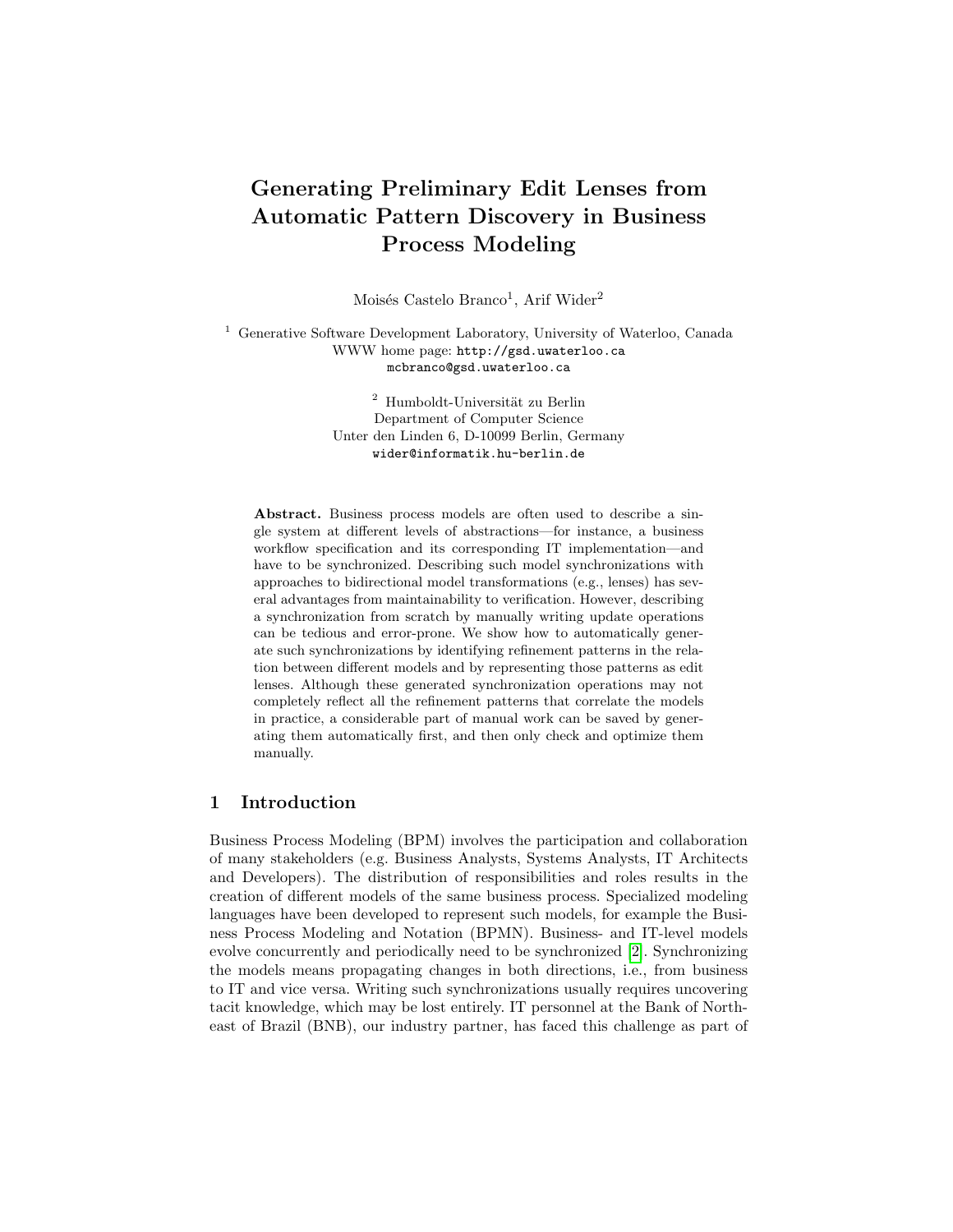a regulatory compliance project. Without appropriate tool support, this task is very time-consuming and error-prone.

Aiming at mitigating this problem, there is a multitude of frameworks for bidirectional model transformations (BXs) [\[3–](#page-7-1)[6,](#page-7-2)[8,](#page-7-3)[9\]](#page-7-4). Although these approaches provide the foundations of BXs in terms of properties and operations, few concrete implementations of such frameworks are available. It remains unclear how to generate such transformations in many problem domains. In particular, there is a lack of practical BX frameworks tailored to deal with consistency of business process models that target different levels of abstraction.

In this paper, we leverage previous work on process model matching [\[1\]](#page-7-5) and present a practical approach for generating preliminary bidirectional model transformations in BPM based on edit lenses [\[9\]](#page-7-4). The implemented framework is tailored to process modeling at different abstraction levels. First, we start by providing some background in BPM and important concepts used throughout the paper  $(\S 2)$  $(\S 2)$ . Following, we discuss some background and rationale behind using edit lenses to deal with process models  $(\S$  [3\)](#page-3-0). Then, we present technical details of the approach  $(\S 4)$  $(\S 4)$  and show some evaluation based on industrial case studies ( $\S 5$ ). Finally, we discuss related work ( $\S 6$ ), conclusions, and future work  $(S 7)$  $(S 7)$ .

# <span id="page-1-0"></span>2 Business Process Models at Different Levels of Abstraction

#### 2.1 Background

A business process is a collection of structured or ad hoc activities that produce a specific output, such as service or product. The activities of a process interact with IT assets to capture, transform, or report business data. In practice, a range of business to IT-oriented stakeholders create and use business process models for specific purposes, including requirements elicitation, documentation, simulation, and execution. Figure [1](#page-2-0) shows two models in BPMN 2.0, each representing the process of using an Automated Teller Machine (ATM) system at different level of abstraction. We added shorter names in parentheses (e.g.,  $(AC)$ ,  $(GB)$ ) to avoid clutter when referring to the models. The first model (Fig. [1.](#page-2-0)a) represents a business-level process specification. The second one (Fig. [1.](#page-2-0)b) is an IT-level specification.

#### 2.2 Process Structure Tree (PST)

Any BPMN model can be uniquely decomposed into single-entry single-exit (SESE) regions [\[10\]](#page-7-6). Let  $G = (N, E)$  be a workflow graph, where N is the set of nodes and E the set of edges. A SESE region  $R = (N', E')$  is a nonempty subgraph of G, i.e.,  $N' \subseteq N$  and  $E' = E \cap (N' \times N')$  such that there exist edges  $e, e' \in E$  with  $E \cap ((N \backslash N') \times N') = \{e\}$  and  $E \cap (N' \times (N \backslash N')) = \{e'\}; e$  and  $e'$ are called the entry and the exit edge of R, respectively. The Process Structure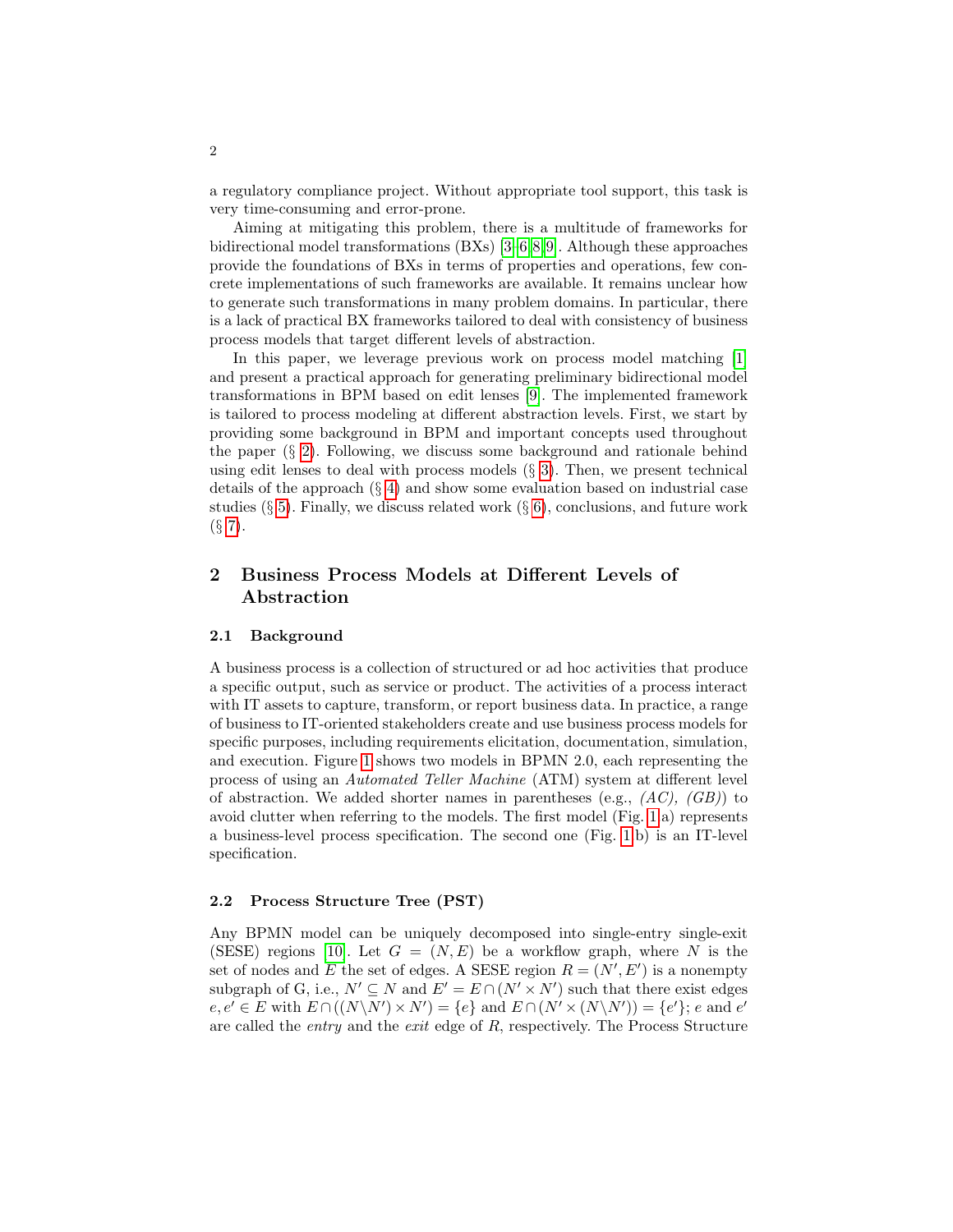<span id="page-2-0"></span>

Fig. 1: BPMN Models

Tree (PST) for a BPMN process model is a tree representing the decomposition of the model into SESE regions [\[10\]](#page-7-6). Figure [2](#page-2-1) shows the PSTs corresponding to the BPMN process models. There is a unique PST for each BPMN model. The root represents the whole process model. Leaves represent model elements, i.e., tasks, gateways and events. Inner nodes represent SESE regions.

<span id="page-2-1"></span>

Fig. 2: PSTs representation of the business process models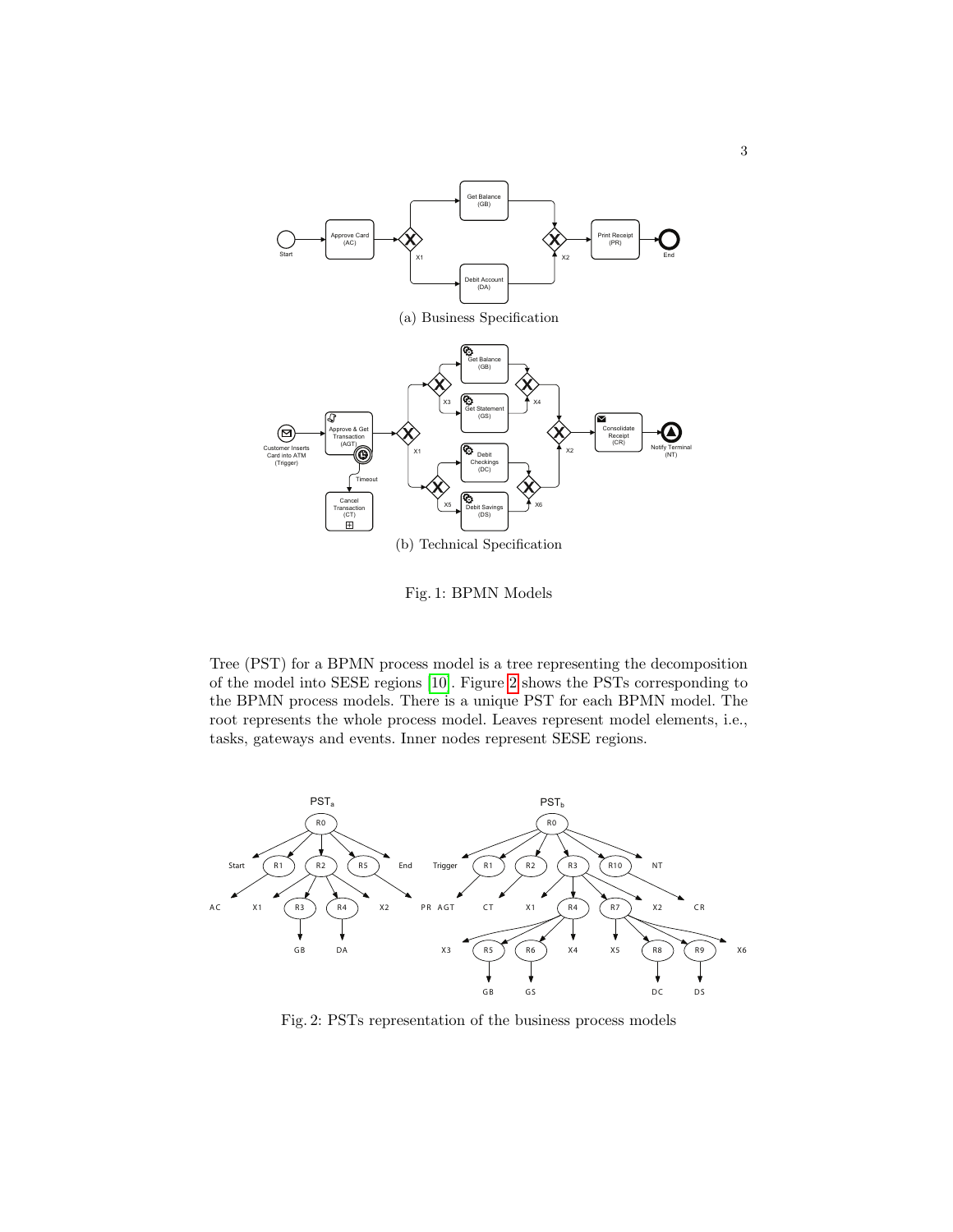#### 2.3 Differences between Business and IT process models

We have compiled a catalog of 11 recurrent patterns used to refine business-level models into IT-level models [\[2\]](#page-7-0). These patterns include (i) adding or modifying properties of model elements, such as changing the name or type of an activity, and (ii) changing the flow structure. An example from category (i) is the renaming and retyping of the empty start event  $Start$  (Fig. [1.](#page-2-0)a) into the message-driven event Customer inserts card into ATM (Fig. [1.](#page-2-0)b). An example from category (ii) is the refinement of the task *Debit Account* (Fig. [1.](#page-2-0)a) into the block consisting of the gateways  $X5$  and  $X6$  and two other tasks *Debit Checkings* and *Debit Savings* (Fig. [1.](#page-2-0)b).

### <span id="page-3-0"></span>3 Edit Lenses

A lens is a bidirectional transformation between a pair of connected data structures, X and Y, capable of translating an edit on one structure into an appropriate edit on the other. Each lens is a pair of functions—to and from—one mapping X updates to Y updates and the other mapping Y updates to X updates. Although many varieties of lenses exist in the literature, only *edit lenses* [\[9\]](#page-7-4) offer a satisfactory treatment of how editing operations are represented.

Our approach employs edit lenses because of two reasons. First, in business process modeling, changes (including refinement patterns [\[2\]](#page-7-0)) can be distilled into atomic editing operations, such as inserting, deleting or moving an activity and updating its attributes. Second, edit lenses are intuitive. Human users can inspect them easily to review, add, discard or select specific operations before synchronizing the models.

# <span id="page-3-1"></span>4 Generating Edit Lenses from Correspondences between Process Models

In previous work [\[1\]](#page-7-5), we presented an algorithm to automatically detect nontrivial correspondence patterns [\[2\]](#page-7-0) between BMPN process models across levels of abstraction. The algorithm identifies attribute and structural correspondences over the PSTs of the input models. Table [1](#page-4-0) shows the correspondences identified by the matching algorithm on the PSTs shown in the Fig. [2.](#page-2-1)

For each correspondence, the lenses generator produces a pair of functions, to and from, composed of edit operations for bidirectional transformations in both directions: business  $\hookrightarrow IT$  (to) and business  $\hookleftarrow IT$  (from). Regions and model elements without correspondences, such as  $PST_a$ .DA and  $PST_b$ .GS, are treated as individual inserts or deletes. The edit operations are generated according to the following heuristic:

– *insert*(*l,y,k*); insert a new PST node l as the kth child of node y. For ex-ample, in Fig. [2,](#page-2-1) the region  $PST_b$ .R6 is inserted as the 3rd child of  $PST_b$ .R4:  $insert(PST_b \text{R6}, PST_b \text{R4}, 3).$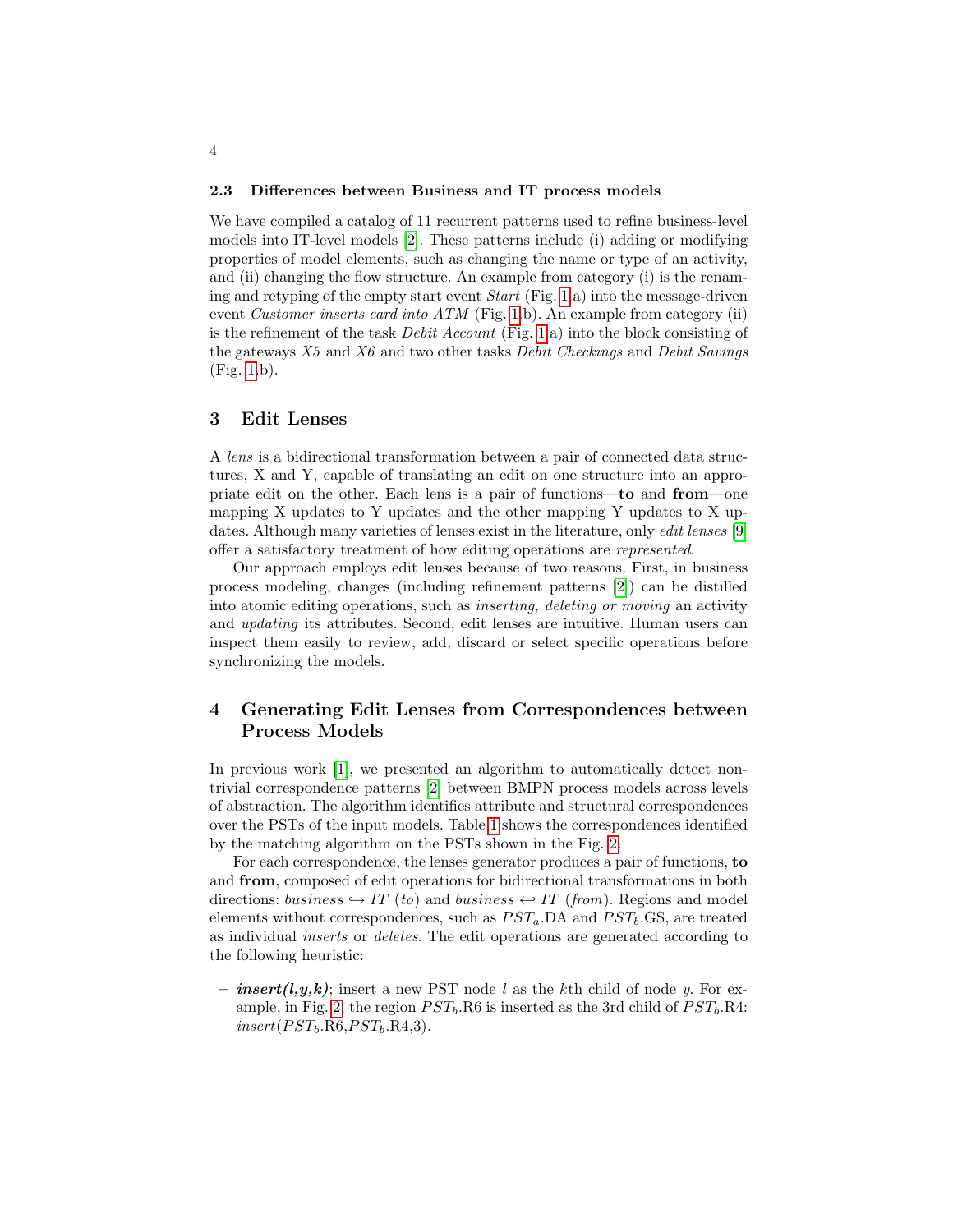|  |  | Table 1: Correspondences |
|--|--|--------------------------|
|--|--|--------------------------|

<span id="page-4-0"></span>

| i    | $PST_a$ .RO     | $\cong$ | $PST_b$ .RO        | (Root)      |
|------|-----------------|---------|--------------------|-------------|
| ij   | $PST_a$ . Start | $\cong$ | $PST_b$ . Trigger  | (Structure) |
| iii  | $PST_a.R1$      | $\cong$ | $PSTb$ .R1         | (Structure) |
| iv   | $PST_a$ .AC     | $\cong$ | $PST_b.\text{AGT}$ | (Structure) |
| V    | $PST_a.R2$      | $\cong$ | $PST_h.R3$         | (Attribute) |
| vi   | $PST_a.R3$      | $\cong$ | $PST_b$ .R5        | (Attribute) |
| vii  | $PST_a$ .GB     | $\cong$ | $PST_b$ .GB        | (Attribute) |
| viii | $PST_a.R4$      | $\cong$ | $PST_h.R7$         | (Structure) |
| ix   | $PST_a$ .R5     | $\cong$ | $PST_b$ .R10       | (Structure) |
| X    | $PST_a$ .PR     | $\cong$ | $PSTb$ .CR         | (Structure) |
| xi   | $PST_a$ . End   | $\cong$ | $PSTb$ .NT         | (Structure) |

- delete(x); delete PST node x from its parent. In the example,  $PST_a$ . DA is deleted from  $PST_a.R4: delete (PST_a.DA).$
- $move(x, y, k)$ ; node x becomes the kth child of y. In the example, the task  $PST_a$ .GB is moved from  $PST_a$ .R3 to  $PST_b$ .R5: move $(PST_a$ .GB, $PST_b$ .R5,1)
- **update** $(x, v)$ ; update value of x with v. For example, the value of the node  $PST_a$ .PR was updated to  $PST_b$ .CR:  $update(PST_a.PR, PST_b.CR)$
- **refine(r,s)**; the region r is refined into the region s: the atomic changes are also presented by *inserts* and *deletes*. In the example, the region  $PST_a$ .R4 is refined into the region  $PST_b.R7$ . The corresponding *inserts* and *deletes* are presented hierarchically, such as  $delete(PST_a, DA)$ , insert( $PST_b, RS, PST_b, RT$ , 2), and so on.

Node positions are shown as parameters using absolute paths. A path like " $/0/4/3/0$ " means: the unique child of the 3rd child of the 4th child of the root node. The output of the lenses generator for the correspondences *vii* and *viii* previously shown are as follows:

vii  $PST_a$ .GB  $\cong PST_b$ .GB

```
to (business \hookrightarrow IT)
move PSTNode="GB" destination="/0/4/2/2" origin="/0/3/2"
from (business \leftarrow IT)move PSTNode="GB" destination="/0/3/2" origin="/0/4/2/2"
```
viii  $PST_a.R4 \cong PST_b.R7$ 

```
to (business \hookrightarrow IT)
refine PSTNode="R4(DA..DA) to R7(X5..X6)" composed of:
  delete PSTNode="DA" source="/0/3/3/0"
  insert PSTNode="X5" destination="/0/4/3/0"
  insert PSTNode="X6" destination="/0/4/3/1"
  insert PSTNode="R8(DC..DC)" destination="/0/4/3/2"
  insert PSTNode="R9(DS..DS)" destination="/0/4/3/3"
```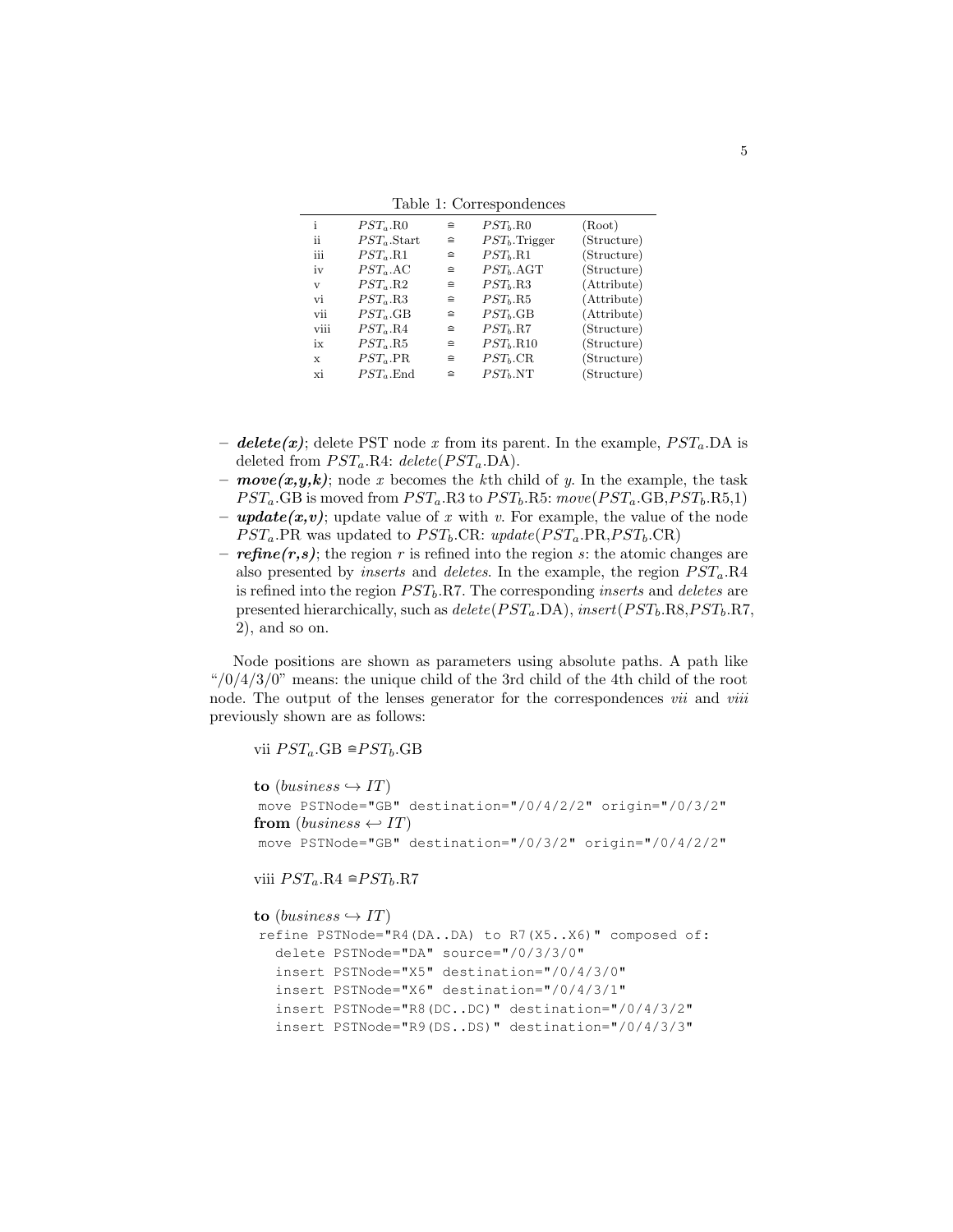```
insert PSTNode="DC" destination="/0/4/3/2/0"
  insert PSTNode="DS" destination="/0/4/3/3/0"
from (business \leftarrow IT)refine PSTNode="R7(X5..X6) to R4(DA..DA)" composed of:
  delete PSTNode="X5" source="/0/4/3/0"
  delete PSTNode="X6" source="/0/4/3/1"
  delete PSTBranch="R8(DC..DC)" source="/0/4/3/2"
  delete PSTBranch="R9(DS..DS)" source="/0/4/3/3"
  insert PSTNode="DA" destination="/0/3/3/0"
```
Users can review this preliminary set of edit operations to add, remove, group and discard specific ones. The final lens (revised by the user) is executed when something is changed in either of the two models to generate a consistent version of the other model. The synchronization is fully automatic: our implementation provides a module on top of VIATRA2 to synchronize any number of individual operations selected by the user. Transformations are first performed on the PSTs, and afterwards they are transformed back into BPMN. Occasional malformed BPMN models after the transformations (e.g., an added task without incoming or outgoing flows) need to be fixed manually by the user. To deal with this issue we are currently working on integrating the approach with a quick fix generator [\[7\]](#page-7-7) that guides the user in fixing post-synchronized models, when needed.

## <span id="page-5-0"></span>5 Evaluation

Implementation. We have implemented the lenses generator framework in Java as an Eclipse feature (Fig. [3\)](#page-6-2), on top of the SOA Tools Platform BPMN Modeler.

Evaluation. The quality of generated lenses directly depends on the quality of the matching algorithm, whose recall varies between 40-70% [\[1\]](#page-7-5). Thus, the users always need to review the initial lenses to capture the correct refinement patterns and create a baseline of operations that ensure proper business-IT synchronization. We wanted to know how much manual work is needed to update baselines of lenses over time, in the presence of typical model changes. We inspected 48 real changes made in three BPM projects over a period of one year, and counted how many individual operations would need to be manually changed in each baseline to meet those changes. The results are shown in the Table [2.](#page-6-3)

A large number of operations needs to be manually revised to cope with changes. Nevertheless, we believe that keeping baselines of lenses is useful, instead of the burden of periodically rebuilding all synchronizations from scratch. Approximately 50% of the work over the analysed period would be saved by basically maintaining the lenses incrementally, in pace with the changes.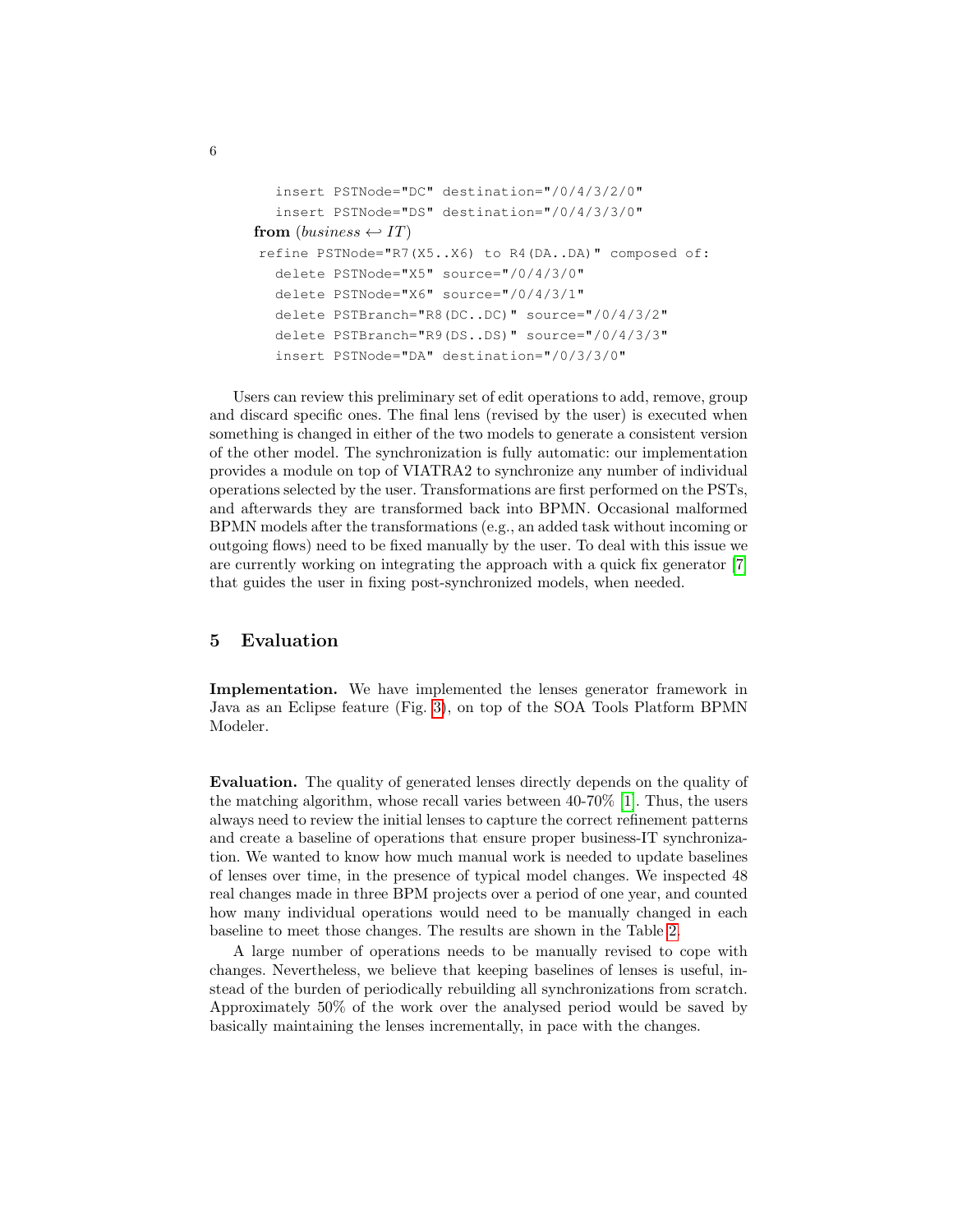<span id="page-6-2"></span>

Fig. 3: Edit Lenses Generator Tool

Table 2: Evaluation

<span id="page-6-3"></span>

|                       | Number of                                      |    |           |  |  |
|-----------------------|------------------------------------------------|----|-----------|--|--|
| Project               | Baseline Operations Changes Operations Revised |    |           |  |  |
| Customer Registration | 273                                            | 23 | 106(39%)  |  |  |
| Credit Backoffice     | 356                                            | 16 | 163 (46%) |  |  |
| Procurement           | 161                                            | 9  | 83 (52%)  |  |  |

# <span id="page-6-0"></span>6 Related Work

Bidirectional transformation frameworks originate from the lenses framework proposed by Foster et al. [\[6\]](#page-7-2) which assumes one model being an abstract view of the other. Inspired by the lenses framework, researchers proposed state-based framework for symmetric synchronization [\[8\]](#page-7-3). As a more general case, symmetric synchronization allows neither of the model to be a view of the other. However, as Diskin et al. [\[3\]](#page-7-1) point out, state-based bidirectional transformations actually mix two different operations—delta discovery and delta propagation—leading to several semantic problems. To fix these problems, several approaches [\[3,](#page-7-1) [5,](#page-7-8) [9\]](#page-7-4) propose delta-based frameworks, where deltas are taken as input and output. Typical delta-based frameworks include delta lenses [\[4\]](#page-7-9) for the asymmetric cases, and symmetric delta lenses [\[5\]](#page-7-8) and edit lenses [\[9\]](#page-7-4) for the symmetric cases.

# <span id="page-6-1"></span>7 Conclusions

We have presented a practical approach that generates preliminary edit lenses in BPM, tailored to maintaining consistency of process models at different abstrac